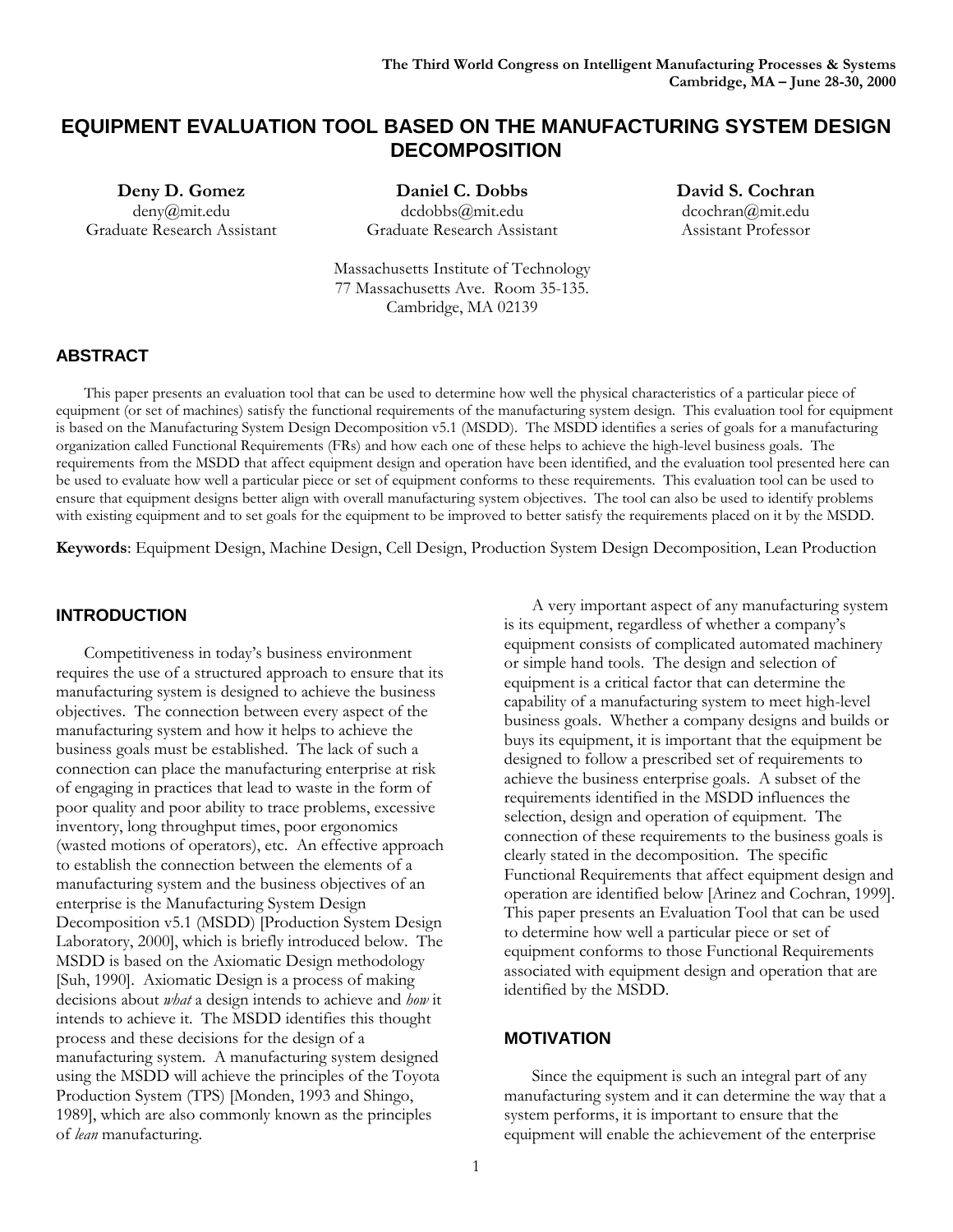goals. The MSDD identifies a series of Functional Requirements (FRs) for the design of a manufacturing system, and a subset of these requirements influences the design and operation of equipment. To ensure that the equipment conforms to the FRs established in the MSDD, one must know what the physical attributes of the equipment are to fulfill such FRs. The Equipment Evaluation Tool presented here is intended to provide the connection between the physical attributes of a machine and how those attributes fulfill the FRs from the MSDD.

The Equipment Evaluation Tool identifies the FRs that affect equipment design and operation and then describes the physical attributes that equipment must have to satisfy these FRs to different levels of achievement. Six levels of accomplishment have been identified, from failure-to-achieve (Level 1) to full-achievement (Level 6) of the Functional Requirements from the MSDD. A rationalization of each one of the six levels of achievement and which systems typically fall into each level will be provided below. The important point to note is that the Equipment Evaluation Tool can be used to assess a particular piece or set of equipment to test how well it satisfies the FRs from the MSDD. The user can simply compare the physical attributes of the equipment with those described on the different levels of achievement presented in the evaluation tool. This immediately establishes the connection between the attributes of the equipment and the goals of the manufacturing system. Based on the comparison of physical attributes of a machine against those described on the Equipment Evaluation Tool, a particular equipment design can be evaluated according to the following objectives:

1. Evaluate the current status of the design and operation of equipment by evaluating how well it satisfies the FRs from the MSDD.

2. Identify areas for improvement where the current equipment does not fully satisfy the FRs from the MSDD, and therefore focus the efforts to improve the manufacturing system on the areas that need it the most.

3. Indicate how equipment can fully satisfy the FRs from the MSDD, and therefore set the objectives to be achieved by the equipment design and improvement efforts.

4. Provide a method to track the progress of improvements in terms of equipment design and operation.

5. Align equipment design with the business objectives identified by the MSDD.

# **THE MANUFACTURING SYSTEM DESIGN**

#### **DECOMPOSITION**

Production systems have traditionally been designed in isolation from business objectives through a process in which individual subsystems are optimized independent of each other and of the overall system [Cochran, Kim and Kim, 2000]. The resulting systems often are difficult to control and do not meet the enterprise's objectives. The design of manufacturing systems using a comprehensive and coherent methodology has traditionally been practiced only very rarely.

One recent approach to the design of manufacturing systems is the Production System Design (PSD) framework [Cochran, 1999 and Carrus and Cochran, 1998]. The centerpiece of the PSD framework is the Manufacturing System Design Decomposition (MSDD) shown in Figure 1. The MSDD uses the Axiomatic Design methodology [Suh, 1990] to develop a design of a production system that satisfies the ideals of the Toyota Production System. Axiomatic design is a methodology that establishes two fundamental axioms to be followed throughout the design process: maintain the independence of the functional requirements and minimize the information content of the design. The first axiom emphasizes that to the extent possible each design parameter should satisfy only one functional requirement, and the second axiom seeks to produce as simple a design as possible. Using axiomatic design and its two fundamental axioms to design production systems can lead to simple, easy to operate systems that achieve business objectives.

The MSDD uses axiomatic design methodology to identify high-level Functional Requirements (FRs) for a manufacturing enterprise. Also, in the MSDD a Design Parameter (DP) is chosen for each FR as the physical implementation that best satisfies it. The quantitative relationship between the FRs and the DPs is derived using design matrices. Once the relationship has been



**Figure 1: Manufacturing System Design Decomposition**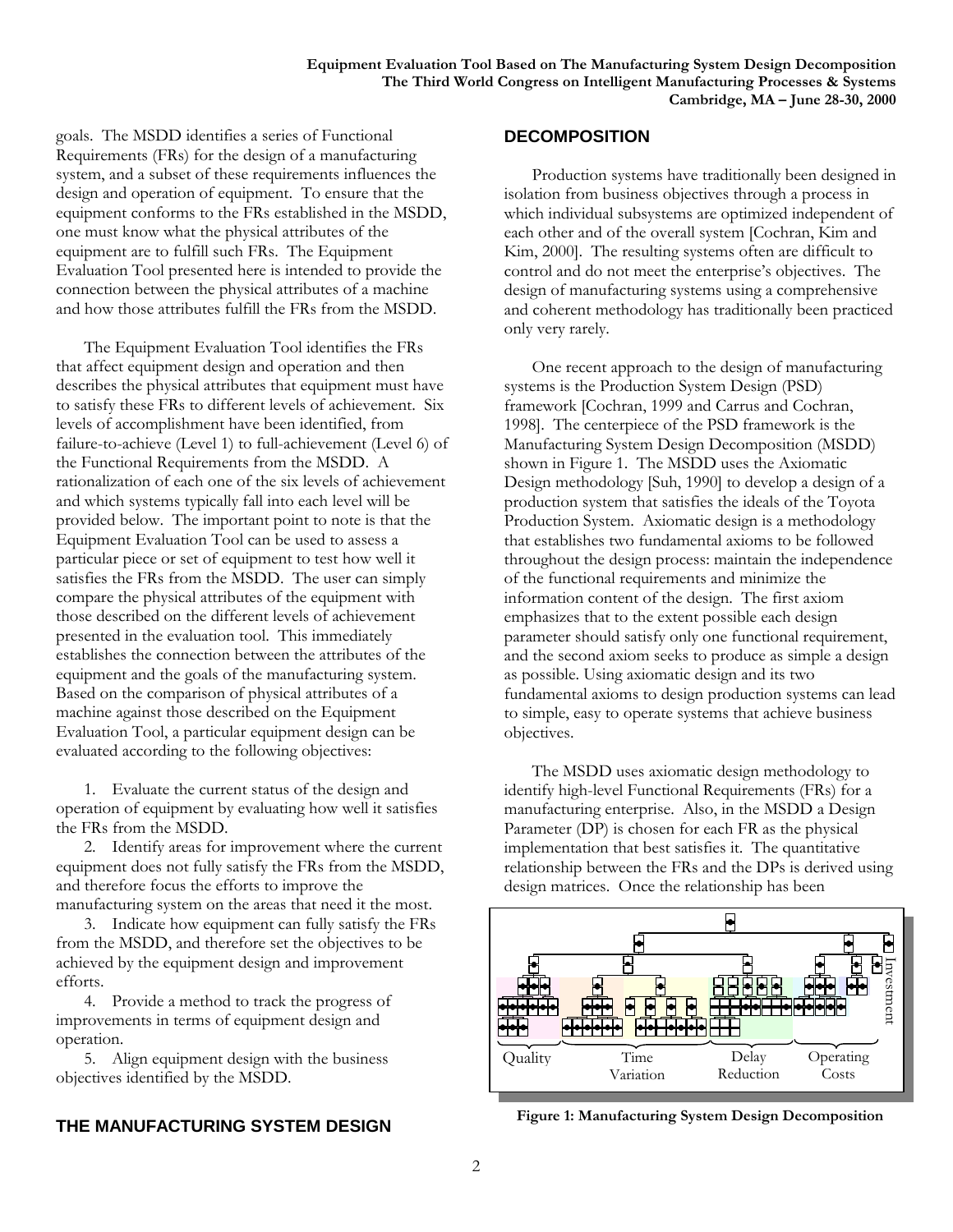

**Figure 2: FRs from MSDD that Affect Equipment Design and Operation**

established at one level, FRs are decomposed into as many lower level requirements as needed. Following this process repeatedly and comprehensively produces a series of FRs and DPs that identifies the thought process behind the design of each subsystem within the manufacturing enterprise. The importance of the MSDD is not only that it establishes FRs and DPs for the design of each subsystem, but also that it clearly links those FRs and DPs (through design matrices) with the high-level objectives of the enterprise.

# **FUNCTIONAL REQUIREMENTS FROM MSDD THAT AFFECT EQUIPMENT DESIGN AND OPERATION**

The MSDD, in addition to serving as a general tool for the design of production systems, also provides a method to effectively communicate design requirements to subsystems like the equipment, the information system, etc. Of particular interest in the context of this paper is the equipment used in the manufacturing enterprise as a subsystem of the production system. In the process of conveying the requirements for the design of a manufacturing system, the MSDD has identified a series of FRs that affect the design and operation of equipment. Figure 2 highlights the FRs from the MSDD that influence the design and operation of equipment in a production system.

The specific Functional Requirements that affect equipment design and operation are listed below:

• FR-Q11 Eliminate machine assignable causes (of variation).

• FR-Q13 Eliminate method assignable causes (of variation).

• FR-Q123 Ensure that operator human errors do not translate to defects.

FR-R111 Identify disruptions when they occur.

FR-R112 Identify disruptions where they occur.

• FR-R113 Identify what the disruption is (when one occurs).

• FR-R121 Identify correct support resources (to resolve a disruption when one occurs).

• FR-R122 Minimize delay in contacting correct support resource (to resolve a disruption when one occurs).

• FR-R123 Minimize time for support resource to understand disruption (when one occurs).

• FR-P121 Ensure that equipment is easily serviceable.

• FR-T221 Ensure that automatic cycle time is less than or equal to the minimum takt time.

• FR-T222 Ensure that manual cycle time is less than or equal to the minimum takt time.

• FR-T32 Produce in sufficiently small run sizes.

• FR-T51 Ensure that support resources don't interfere with production resources.

• FR-T52 Ensure that production resources (people / automation) don't interfere with one another.

• FR-T53 Ensure that support resources (people / automation) don't interfere with one another.

• FR-D11 Reduce time operators spend on nonvalue added tasks at each station.

• FR-D21 Minimize wasted motion of operators between stations.

• FR-D22 Minimize wasted motion in operators' work preparation.

• FR-D23 Minimize wasted motion in operators' work tasks.

• FR123 Minimize facilities cost.

• FR13 Minimize investment over production system lifecycle.

# **EQUIPMENT EVALUATION TOOL**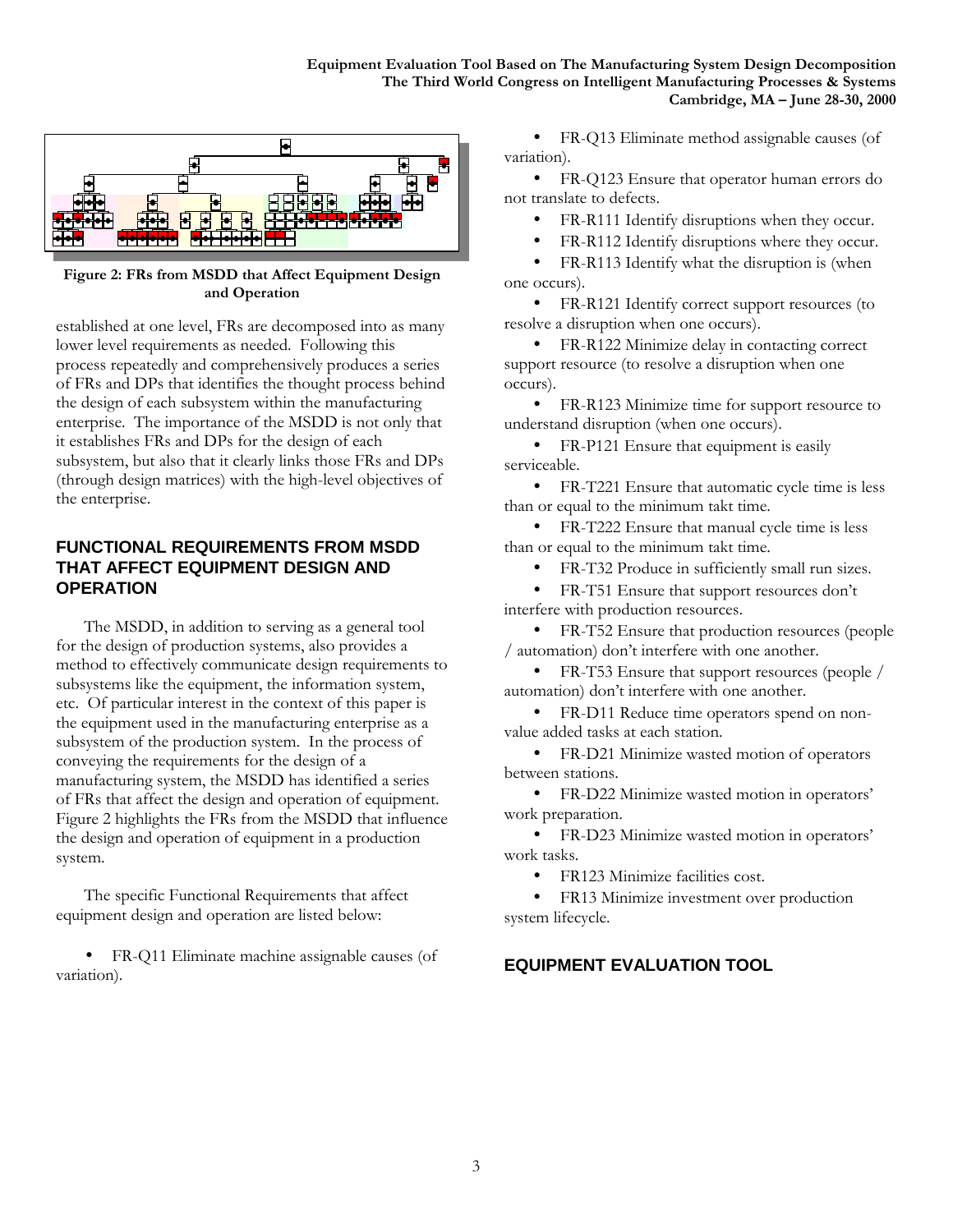The objective of the equipment evaluation tool is to assess how well the physical attributes of a particular piece or set of equipment satisfy the FRs from the MSDD that affect equipment design and operation. The previous section identified the FRs from the MSDD that relate to the equipment, and those will be used as the evaluation criteria in the Equipment Evaluation Tool. However, in the spirit of reducing the information content of the evaluation tool without sacrificing its effectiveness, some of the criteria were consolidated to reduce the overall number of FRs to be considered. The rationale used to consolidate the FRs was: when all (or at least most) of the

sub-FRs of a particular FR affect equipment design, then the evaluation tool will use the parent FR as the evaluation criteria instead of using all of its sub-FRs. The use of this rationale allows us to reduce the number of criteria to be evaluated from 22 FRs that influence Equipment design (from the previous section) to only 13 FRs, without sacrificing the effectiveness of the evaluation. Figure 3 illustrates how the FRs that affect equipment design were consolidated into a smaller number of evaluation criteria using the rationale described above. It also shows how these criteria appear in the Equipment Evaluation Tool and how each of the criteria relates to the FRs from the



FRs used as evaluation criteria **FRS** driving equipment design and operation but not directly evaluated (evaluated using their parent FRs)

#### **Figure 3: Derivation of Criteria for Equipment Evaluation Tool from MSDD**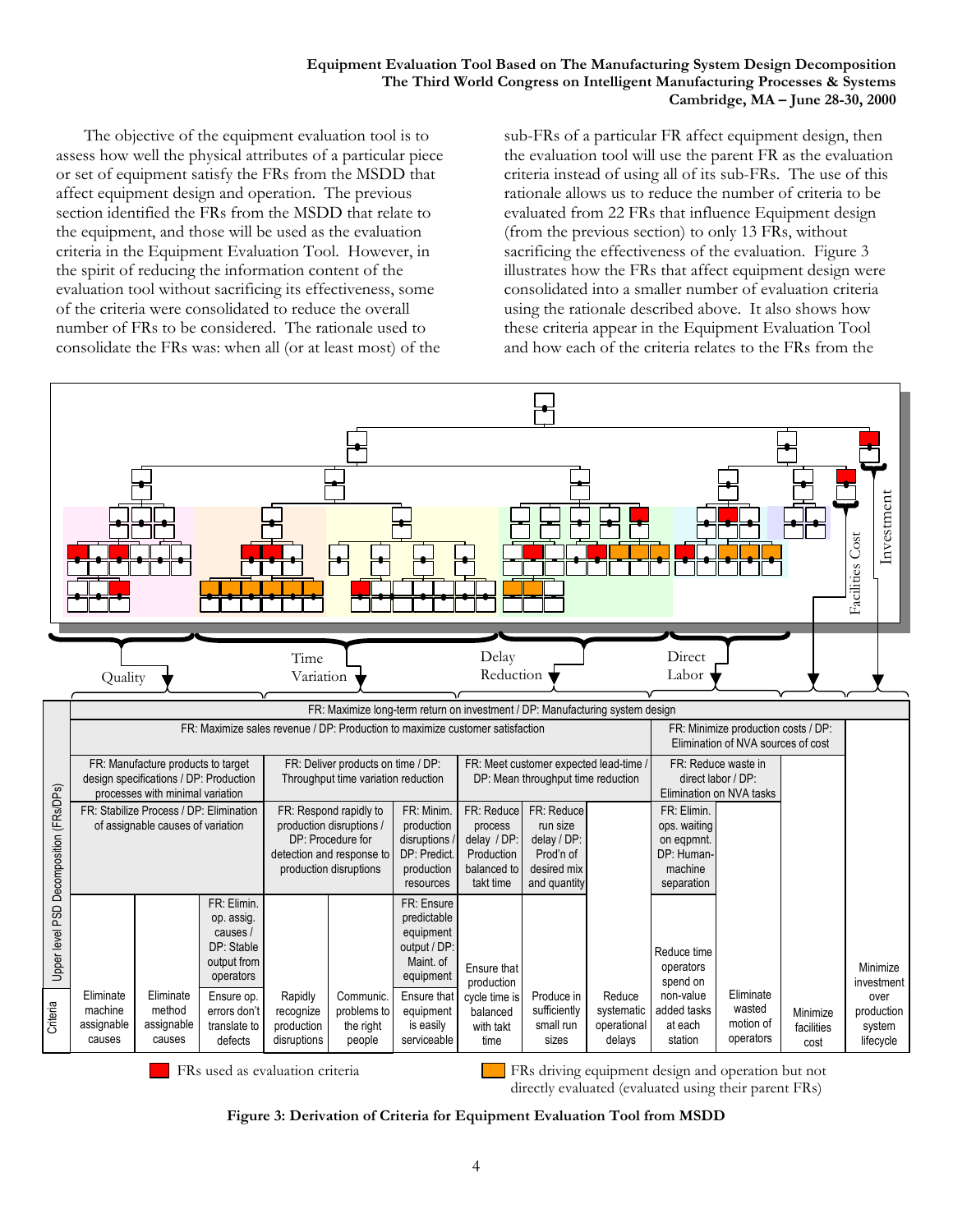|   | Level achieved by a Job Shop<br>or Departmental Layout           |
|---|------------------------------------------------------------------|
| 2 | Level achieved by Departments<br><b>Arranged by Product Flow</b> |
| 3 | Level achieved by Assembly<br><b>Line or Transfer Line</b>       |
| 4 | Level achieved by Pseudo-Cell                                    |
| 5 | Level achieved by Assembly or<br><b>Machining Cells</b>          |
| 6 | Level achieved by Linked-Cell<br><b>Manufacturing System</b>     |

**Figure 4: Evaluation Scheme for Equipment Evaluation Tool**

### MSDD.

Notice that the FRs being considered as evaluation criteria in the Equipment Evaluation Tool do not all correspond to a particular level in the MSDD because the FRs that affect equipment design appear throughout all levels of the decomposition. It would be unrealistic to try to evaluate the equipment by selecting FRs at a particular level since the equipment design and operation affects various parts of the system that are defined at different levels of the MSDD. Also, it is important to note that a single machine or piece of equipment can, and generally will, be affected by several different FRs from the MSDD. Physical attributes to achieve different FRs can be combined (physical integration) and still achieve separate FRs (functional independence). The distinction between physical integration and functional independence is an important one in Axiomatic Design methodology and applies thoroughly when designing equipment using the MSDD.

### *Qualitative Evaluation*

To evaluate a piece or set of equipment, the FRs have already been identified based on the discussion above and in Figure 3. The evaluation and grading scheme is now developed. Consistent with the evaluation approach used for the Production System Design Evaluation Tool [Chu and Cochran, 2000], the Equipment Evaluation Tool defines six levels of achievement for each FR being considered. For each FR in the Equipment Evaluation Tool, the descriptions at the six levels of achievement are consistent with a mental model of a system design as

illustrated by Figure 4. Figure 4 shows a gradient of six levels of DPs corresponding to six levels of achievement relative to a given FR.

Level 1 represents a traditional manufacturing system, characterized by a job shop or departmental layout and not designed from a system perspective. Level 2 represents a system characterized by a departmental or product flow layout. Level 3 represents a system consisting of assembly and transfer lines. Level 4 represents a system where cells have started to be implemented in certain areas of the plant but they are still not designed to fully achieve the FRs from the MSDD. Level 5 represents a system characterized by the presence of cells in a majority of the areas. Level 6 represents the ultimate level of achievement of a manufacturing system designed based on the MSDD, characterized by linked cells.

In order to evaluate a piece or set of equipment, the actual physical characteristics are matched to the descriptions under each category of the Evaluation Tool. Since it is unlikely that all machines or stations in a set of equipment will have uniform characteristics that all fall within the same level of achievement, it may be necessary to score part of the equipment being considered in one level and another portion of it at another level. The pie charts provide a method in which a portion of the equipment can score at a high level of achievement and another portion can score at a low level for a particular FR. For each FR, or column, the scores from the pie charts at all six levels should add up to 100%. Figure 4 shows the pie charts used in this scoring method. By using this approach, it is immediately evident which percentage of the equipment being evaluated has a high level of achievement and which percentage has a low level of achievement.

### *Quantitative Evaluation*

In addition to the qualitative evaluation just described, the Equipment Evaluation Tool also allows a quantitative evaluation of the criteria being considered. For each FR evaluated, a performance metric has been identified that allows a quantitative evaluation of that particular FR. This set of performance metrics is shown in Figure 5. The figure also shows the performance metrics for the higher level FRs, up to Return on Investment (ROI), which is the highest level metric, as a way to demonstrate the connection between the FRs being evaluated and the enterprise-wide objectives. Notice that no target values have been set for any of the performance metrics indicated here since they may vary widely between industries and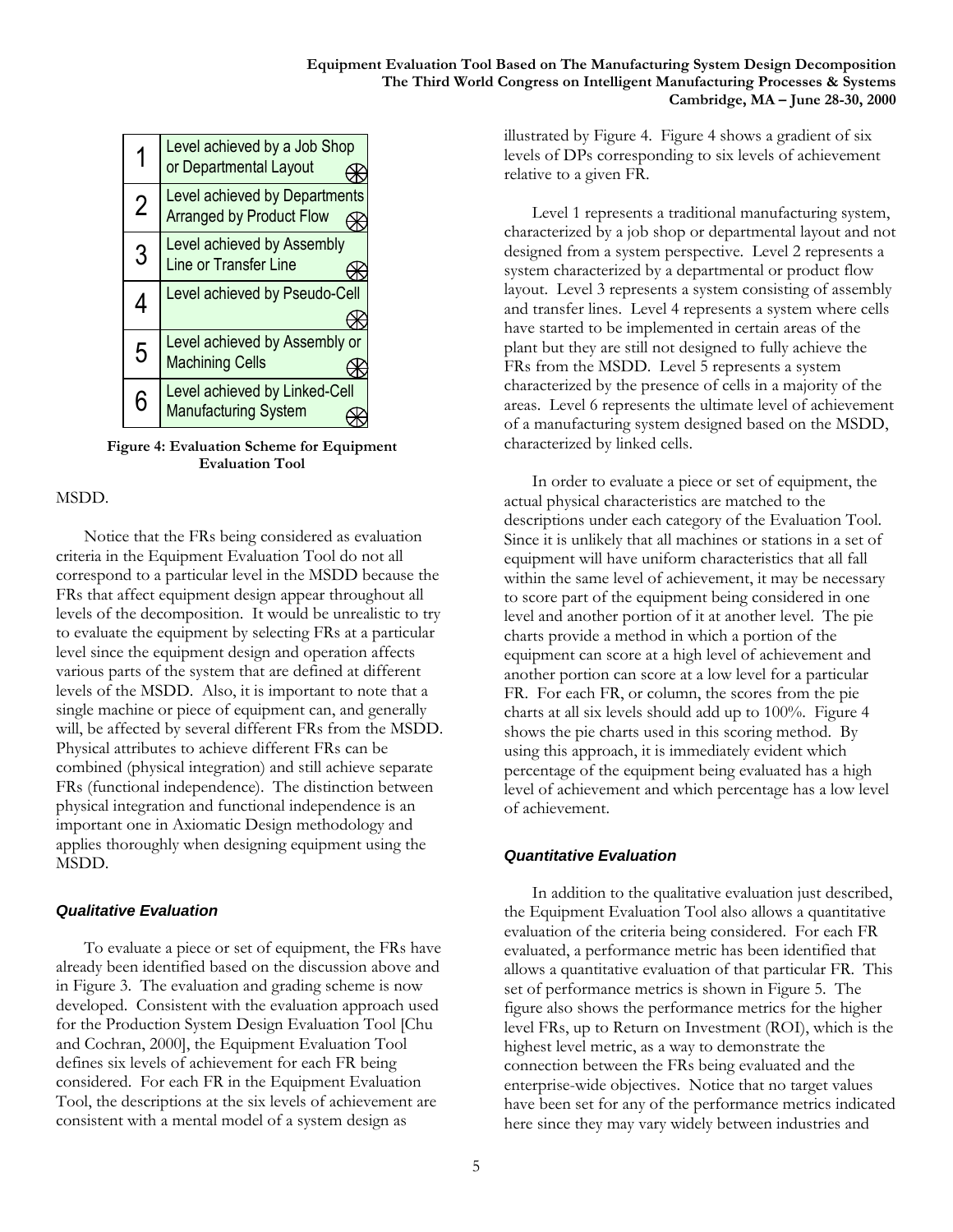|         | # of defects                     | # of defects | # of defects                                              | Time                                                  | Time                                             | Time                                               | Production                                                                   | Actual run                         | Production         | $%$ of                                            | $%$ of                  | Facilities | Investment |
|---------|----------------------------------|--------------|-----------------------------------------------------------|-------------------------------------------------------|--------------------------------------------------|----------------------------------------------------|------------------------------------------------------------------------------|------------------------------------|--------------------|---------------------------------------------------|-------------------------|------------|------------|
|         | per n parts                      | per n parts  | per n parts                                               | between                                               | between id                                       | required to                                        | cycle time -                                                                 | size - target                      | time lost          | operators'                                        | operators'              | Cost       | over       |
|         | assignable                       | assignable   | caused by                                                 | occurrence                                            | of what the                                      | service                                            | takt time                                                                    | run size.                          | due to             | time spent                                        | time spent              |            | production |
|         | to                               | to the       | human error                                               | of disruption                                         | disruption is                                    | equipment                                          |                                                                              | Ratio of                           | interference       | on NVA                                            | on wasted               |            | system     |
| Metrics | equipment                        | process      | # of defects<br>per n parts<br>assignable<br>to operators | and<br>identification<br>of what the<br>disruption is | and support<br>resource<br>knowing<br>what it is | #, length of<br>unplanned<br>equipment<br>downtime |                                                                              | changeover<br>time to takt<br>time | among<br>resources | tasks while<br>waiting at a<br>station            | motions                 |            | lifecycle  |
|         | # of defects per n parts with an |              | Time between occurrence                                   |                                                       | #, length of                                     | Inv. due to                                        | Inv. due to                                                                  |                                    | % of time          |                                                   |                         |            |            |
|         | assignable cause                 |              |                                                           | disruptions<br>and resolution of problems             |                                                  | process                                            | run size                                                                     |                                    | waiting on         |                                                   |                         |            |            |
|         |                                  |              |                                                           |                                                       | delay                                            | delay                                              |                                                                              | equipment                          |                    |                                                   |                         |            |            |
|         | <b>Process Capability</b>        |              |                                                           | % on-time deliveries                                  |                                                  |                                                    | Difference between mean throughput<br>time and customers' expected lead-time |                                    |                    | % of op. time spent on<br>NVA motions and waiting |                         |            |            |
|         | Sales revenue                    |              |                                                           |                                                       |                                                  |                                                    |                                                                              |                                    |                    |                                                   | <b>Production Costs</b> |            |            |
|         | Return on Investment             |              |                                                           |                                                       |                                                  |                                                    |                                                                              |                                    |                    |                                                   |                         |            |            |
|         |                                  |              |                                                           |                                                       |                                                  |                                                    |                                                                              |                                    |                    |                                                   |                         |            |            |

**Figure 5: Performance Metrics for the Equipment Evaluation Tool**

even between different applications within the same system, setting the targets is left to the user considering the particular application.

# *Structure of the Equipment Evaluation Tool*

The complete Equipment Evaluation Tool is shown in Figure 6 in a reduced view to present its format and structure. Notice that the Equipment Evaluation Tool consists of 13 columns, each one corresponding to one of the evaluation criteria, and they are used to assess the level of achievement of the 22 FRs from the MSDD that relate to the equipment. Each column describes the physical characteristics of equipment at each of the six levels of achievement. The document also has a comments section to clarify the purpose and scope of each column, as well as



**Figure 6: Equipment Evaluation Tool**

the performance metrics for each FR to allow a quantitative evaluation. Finally, the Equipment Evaluation Tool includes the motivation, the derivation of the FRs being evaluated from the MSDD and the instructions and example of evaluating a column, to make it a selfcontained document.

# *Quality*

The 3 FRs from the quality branch on the MSDD that affect equipment design are:

### • **FR-Q11 Eliminate machine assignable causes:**

Refers to the quality reliability of the equipment. Assignable causes are those that cause the process to go out of control and may be: tool wear/breakage, bearing failures, etc. Equipment design should strive to maintain the quality of the output, as opposed to just preventing breakdowns.

• **FR-Q13 Eliminate method assignable causes:** Methods are how processes are done and include assembly tasks and process plans for machining, assembly etc. This FR ensures that the impact of the types of operations selected and their order on the design of the equipment and system is considered. Ideally the methods are simple and allow for equipment with no unnecessary processing and high process yields.

### • **FR-Q123 Ensure that operator human errors do not translate to defects:**

Equipment should prevent operators from making any errors that will lead to a defective part. The equipment should prevent loading the wrong part or incorrectly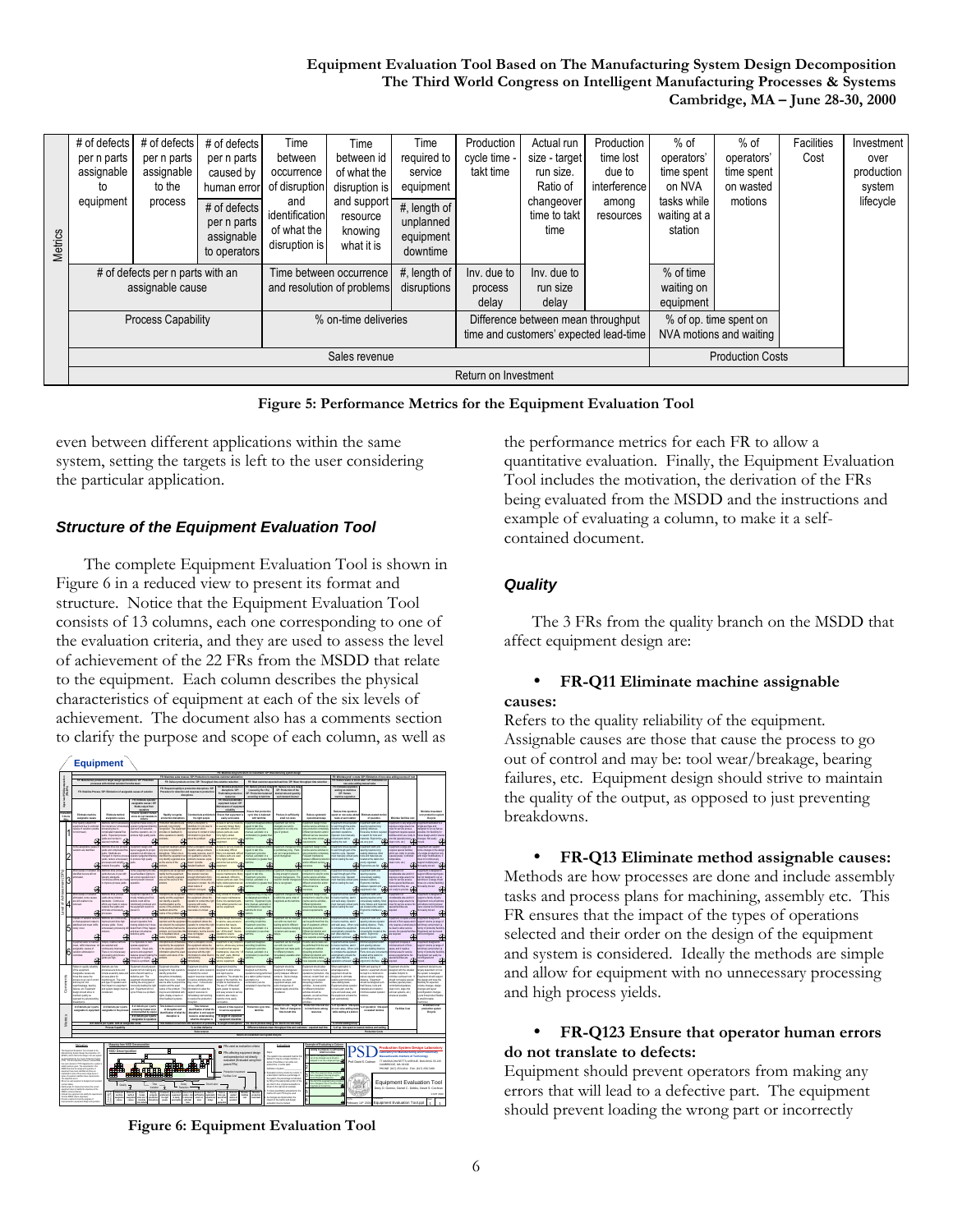loading a part. Equipment will not cycle if there is a problem.

# *Time Variation*

The 3 FRs from the time variation branch on the MSDD that influence equipment design are:

#### • **FR-R11 Rapidly recognize production disruptions:**

Equipment should be designed to help operators identify production disruptions immediately when they occur. Equipment should also be able to pinpoint the location and the exact nature of the problem. Lights, display screens and other feedback systems help to recognize production disruptions rapidly.

# • **FR-R12 Communicate problems to the right people:**

Equipment should be designed to allow operators to identify the correct support resources needed to resolve problems when they occur. Equipment should also convey sufficient information to allow the support resources to immediately start working to resolve the production disruption.

### • **FR-P121 Ensure that equipment is easily serviceable:**

Equipment should be designed to allow simple and rapid service operations. Ideally, equipment should be designed to be as simple as possible, since the simpler the design of the machine, the simpler its maintenance. Also, equipment should strive to use "off the shelf" parts (easier to replace) and easy access to service locations to make it more easily serviceable.

# *Delay Reduction*

The 3 FRs from the delay reduction branch on the MSDD that affect equipment design are:

# • **FR-T22 Ensure that production cycle time is balanced with takt time:**

Equipment should be designed such that the operations being performed at a station (either manual, automatic or a combination) can be completed in less than the takt time.

### • **FR-T32 Produce in sufficiently small run sizes:**

Equipment should be designed to enable small run sizes; therefore it should changeover quickly between different products. Quick-change fixtures, one-touch equipment setups, and quick changeover of material supply should be considered to reduce the changeover time.

# • **FR-T5 Reduce systematic operational delays:**

Equipment should allow access for routine service operations (lubrication, chip removal, coolant flush, etc.) from the rear of the station to prevent disrupting production activities. Access points for different production activities should be separate.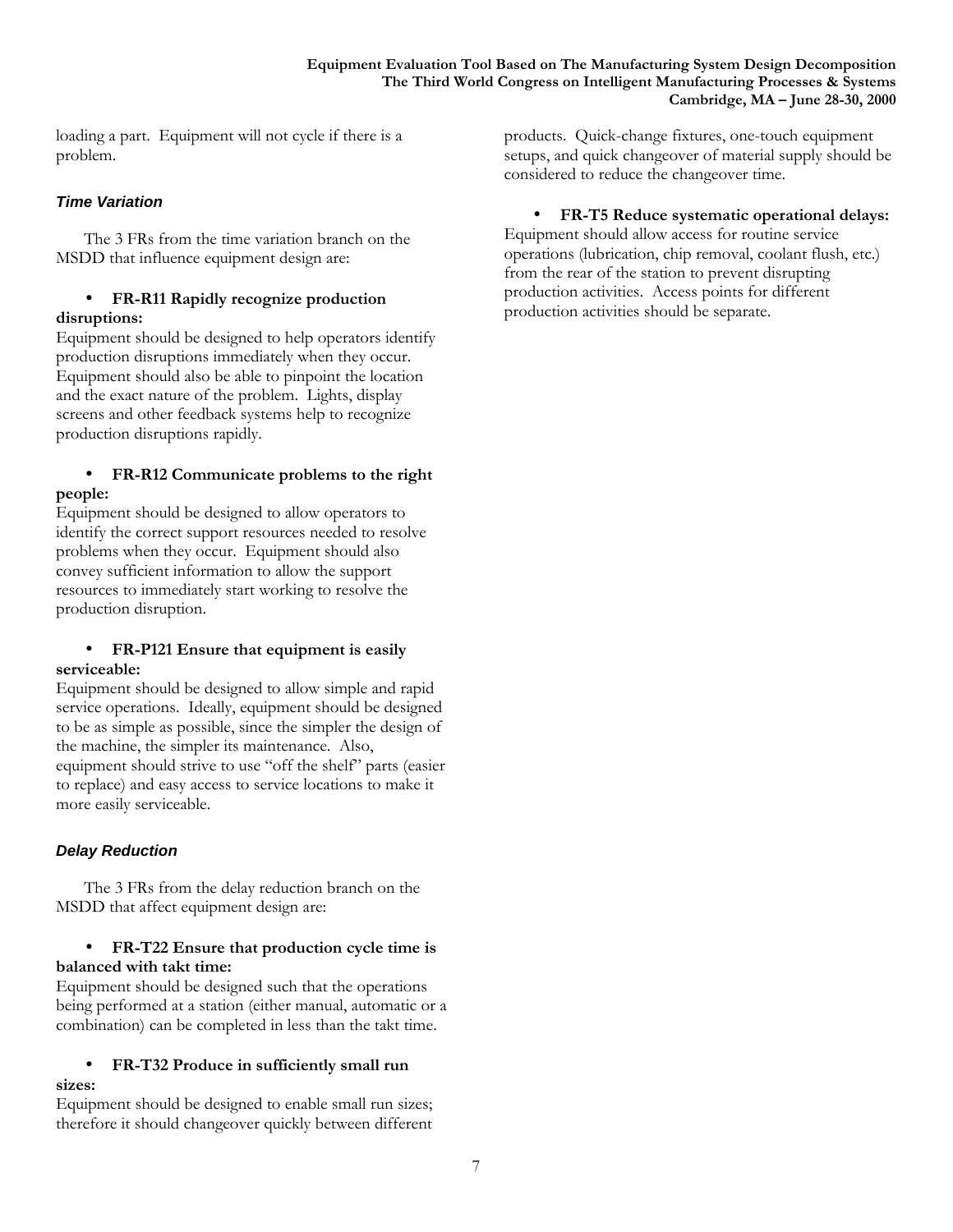#### **Equipment Evaluation Tool Based on The Manufacturing System Design Decomposition The Third World Congress on Intelligent Manufacturing Processes & Systems Cambridge, MA – June 28-30, 2000**

# *Direct Labor*

The 2 FRs from the direct labor branch on the MSDD that influence equipment design are:

### • **FR-D11 Reduce time operators spend on nonvalue added tasks at each station:**

When automation is advantageous the equipment should be designed to prevent tying the operator to the station waiting for an automatic cycle to be completed. The equipment should allow the operator to load a part, start the cycle and walk away, and the equipment will unload the part automatically when finished.

• **FR-D2 Eliminate wasted motion of operators:**

The width and spacing of stations/equipment should be kept to a minimum to reduce the operators' walking distance. Equipment should be designed such that fixtures, tools and materials are located to minimize wasted operator motions.

### *Facilities Cost and Production Investment*

The 2 FRs from the facilities cost and production investment branches on the MSDD that affect equipment design are:

### • **FR123 Minimize facilities cost:**

Equipment should be designed with the smallest possible footprint to minimize overhead cost. It should not require special facilities (special power, controlled temperature, clean room, large chip removal systems, etc.) whenever possible.

### • **FR13 Minimize investment over production system lifecycle:**

Investment decisions are largely dependent on how the system is designed. Equipment should support the system design and have the flexibility for expected volume changes, design changes and layout reconfiguration changes (cycle time/product flexible and small/movable machines).

# **SUMMARY**

This paper presented an Equipment Evaluation Tool that can be used to assess how well the design and operation of equipment within a manufacturing enterprise supports the manufacturing system design. The Equipment Evaluation Tool is based on the Manufacturing System Design Decomposition v5.1 (MSDD). It identifies which requirements from the

MSDD affect equipment design and operation and which physical characteristics the equipment should have to satisfy these requirements. The Equipment Evaluation Tool allows a qualitative evaluation of the equipment in a gradient of 6 levels of achievement by comparing the physical attributes of the equipment to the descriptions under each one of the levels. The Equipment Evaluation Tool also allows a quantitative evaluation by using the performance metrics for each FR being assessed.

The Equipment Evaluation Tool can be very valuable to a manufacturing enterprise since it serves as a measure of how well the current design and operation of equipment supports the manufacturing system design. The tool can also be very useful in providing a guideline or set of objectives for the improvement of current equipment or the design of new equipment. Another application is to track the progress of a system as the equipment design changes.

It is important to note that although the authors have made every attempt to make the concepts and descriptions in the Equipment Evaluation Tool general in nature, they might not apply exactly to every industry or every manufacturing operation. When using the Equipment Evaluation Tool it might be useful to alter some of the descriptions and/or metrics to suit the particular industry or system under evaluation.

# **REFERENCES**

- Arinez, Jorge F. and David S. Cochran. "Application of a Production System Design Framework to Equipment Design". Proceedings of the 32nd CIRP International Seminar on Manufacturing Systems. Leuven, Belgium, May 24-26, 1999.
- Carrus, Brandon J. and David S. Cochran. "Application of a Design Methodology for Production Systems". Annals of the 2nd International Conference on Engineering Design and Automation. Maui, HI, July 1998.
- Chu, Alex K. and David S. Cochran. "Measuring Manufacturing System Design Effectiveness Based on the Manufacturing System Design Decomposition". Proceedings of the Third World Congress on Intelligent Manufacturing Processes and Systems. Cambridge, MA, June 28-30, 2000.
- Cochran, David S. "The Production System Design and Deployment Framework". Proceedings of the 1999